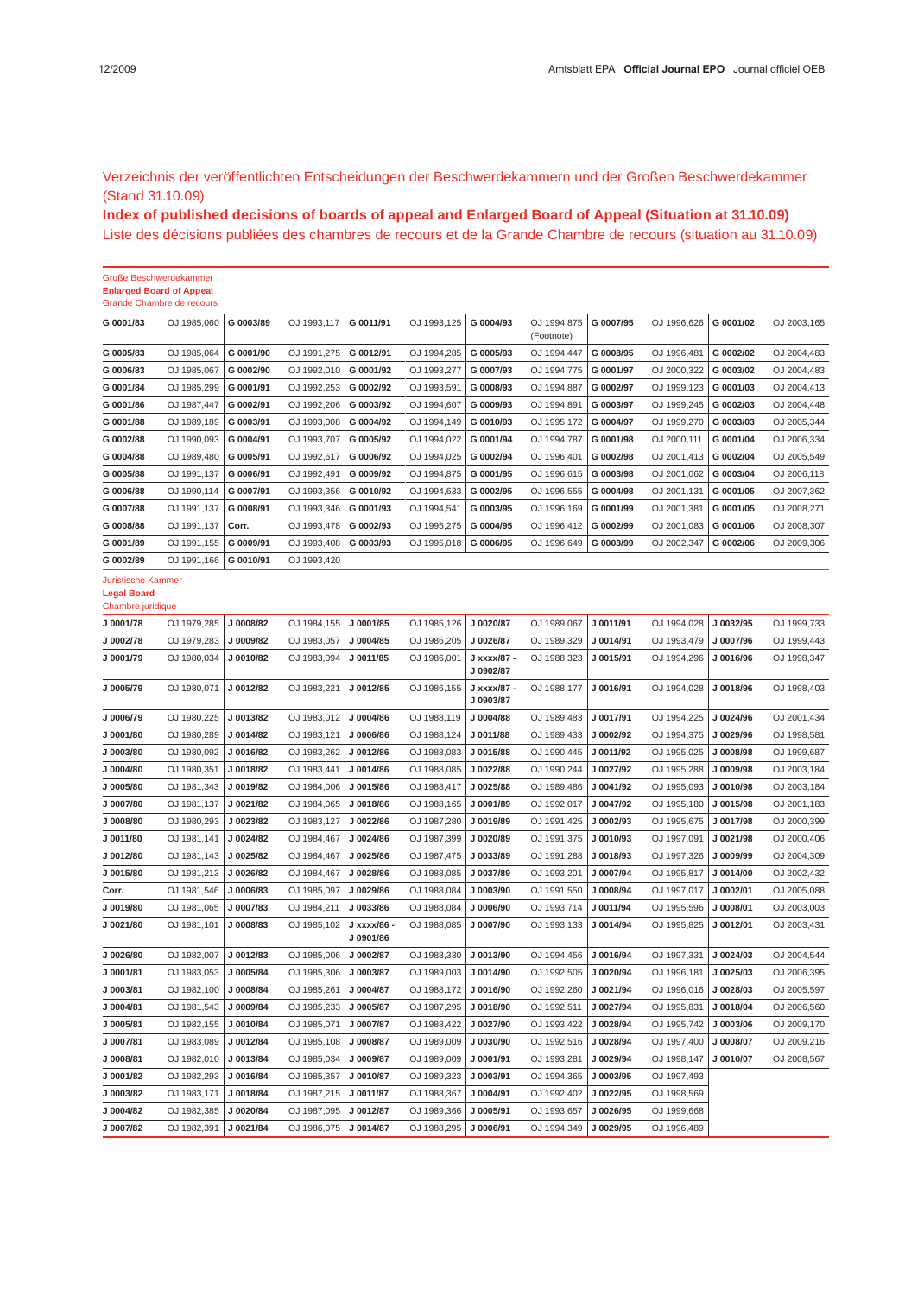Technische Kammern

| <b>Technical boards</b>    |                            |                       |                            |                        |                            |                        |                            |                        |                            |                        |                            |
|----------------------------|----------------------------|-----------------------|----------------------------|------------------------|----------------------------|------------------------|----------------------------|------------------------|----------------------------|------------------------|----------------------------|
| <b>Chambres techniques</b> |                            |                       |                            |                        |                            |                        |                            |                        |                            |                        |                            |
| T 0001/80                  | OJ 1981,206                | T 0192/82             | OJ 1984,415                | T 0195/84              | OJ 1986,121                | T 0197/86              | OJ 1989,371                | T 0129/88              | OJ 1993,598                | T 0560/89              | OJ 1992,725                |
| T 0002/80                  | OJ 1981,431                | T 0002/83             | OJ 1984,265                | T 0198/84              | OJ 1985,209                | T 0219/86              | OJ 1988,254                | T 0145/88              | OJ 1991,251                | T 0576/89              | OJ 1993,543                |
| T 0004/80                  | OJ 1982,149                | T 0004/83             | OJ 1983,498                | T0208/84               | OJ 1987,014                | T 0234/86              | OJ 1989,079                | T 0158/88              | OJ 1991,566                | T 0580/89              | OJ 1993,218                |
| T 0006/80                  | OJ 1981,434                | T 0006/83             | OJ 1990,005                | T 0237/84              | OJ 1987,309                | T 0237/86              | OJ 1988,261                | T 0182/88              | OJ 1990,287                | T 0603/89              | OJ 1992,230                |
| T 0007/80                  | OJ 1982,095                | T 0013/83             | OJ 1984,428                | T 0258/84              | OJ 1987,119                | T0246/86               | OJ 1989,199                | T 0185/88              | OJ 1990,451                | T 0604/89              | OJ 1992,240                |
| T 0001/81                  | OJ 1981,439                | T 0014/83             | OJ 1984,105                | T 0271/84              | OJ 1987,405                | T 0254/86              | OJ 1989,115                | T 0197/88              | OJ 1989,412                | T 0666/89              | OJ 1993,495                |
| T 0002/81                  | OJ 1982,394                | T 0017/83             | OJ 1984,307                | T 0273/84              | OJ 1986,346                | T 0281/86              | OJ 1989,202                | T 0198/88              | OJ 1991,254                | T 0695/89              | OJ 1993,152                |
| T 0005/81                  | OJ 1982,249                | T 0020/83             | OJ 1983,419                | T 0287/84              | OJ 1985,333                | T 0290/86              | OJ 1992,414                | T 0208/88              | OJ 1992,022                | T 0702/89              | OJ 1994,472                |
| T 0006/81                  | OJ 1982,183                | T 0036/83             | OJ 1986,295                | T 0288/84              | OJ 1986,128                | T 0299/86              | OJ 1988,088                | T 0212/88              | OJ 1992,028                | T 0716/89              | OJ 1992,132                |
| T 0007/81                  | OJ 1983,098                | T 0049/83             | OJ 1984,112                | T 0017/85              | OJ 1986,406                | T 0317/86              | OJ 1989,378                | T 0227/88              | OJ 1990,292                | T 0760/89              | OJ 1994,797                |
| T 0009/81                  | OJ 1983,372                | T 0069/83             | OJ 1984,357                | T 0022/85              | OJ 1990,012                | T 0349/86              | OJ 1988,345                | T 0238/88              | OJ 1992,709                | T 0780/89              | OJ 1993,440                |
| T 0012/81                  | OJ 1982,296                | T 0095/83             | OJ 1985,075                | T 0025/85              | OJ 1986,081                | T 0378/86              | OJ 1988,386                | T 0261/88              | OJ 1992,627                | T 0784/89              | OJ 1992,438                |
| T 0015/81                  | OJ 1982,002                | T 0144/83             | OJ 1986,301                | T 0026/85              | OJ 1990,022                | T 0385/86              | OJ 1988,308                | T 0261/88              | OJ 1994/1-2                | T0789/89<br>T 0003/90  | OJ 1994,482                |
| T 0017/81<br>T 0017/81     | OJ 1983,266<br>OJ 1985,130 | T0164/83<br>T 0169/83 | OJ 1987,149                | T 0037/85<br>T 0066/85 | OJ 1988,086                | T 0389/86<br>T 0390/86 | OJ 1988,087<br>OJ 1989,030 | T 0293/88              | OJ 1992,220<br>OJ 1990,359 | T 0019/90              | OJ 1992,737                |
|                            | OJ 1985,166                | T 0170/83             | OJ 1985,193<br>OJ 1984,605 | T 0068/85              | OJ 1989,167                | T 0406/86              | OJ 1989,302                | T 0320/88              | OJ 1992,157                | T 0034/90              | OJ 1990,476                |
| T 0018/81<br>T 0019/81     | OJ 1982,051                | T 0173/83             | OJ 1987,465                | T 0092/85              | OJ 1987,228<br>OJ 1986,352 | T0416/86               | OJ 1989,309                | T 0371/88<br>T 0401/88 | OJ 1990,297                | T 0047/90              | OJ 1992,454<br>OJ 1991,486 |
| T 0020/81                  | OJ 1982,217                | T 0188/83             | OJ 1984,555                | T 0099/85              | OJ 1987,413                | T 0002/87              | OJ 1988,264                | T 0426/88              | OJ 1992,427                | T 0089/90              | OJ 1992,456                |
| T 0021/81                  | OJ 1983,015                | T 0201/83             | OJ 1984,481                | T 0110/85              | OJ 1987,157                | T 0009/87              | OJ 1989,438                | T 0459/88              | OJ 1990,425                | T 0097/90              | OJ 1993,719                |
| T 0022/81                  | OJ 1983,226                | T 0204/83             | OJ 1985,310                | T 0115/85              | OJ 1990,030                | T 0016/87              | OJ 1992,212                | T 0461/88              | OJ 1993,295                | T 0110/90              | OJ 1994,557                |
| T 0024/81                  | OJ 1983,133                | T 0205/83             | OJ 1985,363                | T 0116/85              | OJ 1989,013                | T 0019/87              | OJ 1988,268                | T 0493/88              | OJ 1991,380                | T 0154/90              | OJ 1993,505                |
| T 0026/81                  | OJ 1982,211                | T 0206/83             | OJ 1987,005                | T 0123/85              | OJ 1989,336                | T 0028/87              | OJ 1989,383                | T 0514/88              | OJ 1992,570                | T 0182/90              | OJ 1994,641                |
| T 0032/81                  | OJ 1982,225                | T0214/83              | OJ 1985,010                | T 0127/85              | OJ 1989,271                | T 0035/87              | OJ 1988,134                | T 0536/88              | OJ 1992,638                | T 0270/90              | OJ 1993,725                |
| T 0010/82                  | OJ 1983,407                | T0219/83              | OJ 1986,211                | T 0133/85              | OJ 1988,441                | T 0051/87              | OJ 1991,177                | T 0544/88              | OJ 1990,429                | T0272/90               | OJ 1991,205                |
| T 0011/82                  | OJ 1983,479                | Corr.                 | OJ 1986,328                | T 0149/85              | OJ 1986,103                | T 0056/87              | OJ 1990,188                | T 0550/88              | OJ 1992,117                | T 0290/90              | OJ 1992,368                |
| T 0013/82                  | OJ 1983,411                | T 0220/83             | OJ 1986,249                | T 0152/85              | OJ 1987,191                | T 0059/87              | OJ 1988,347                | T 0586/88              | OJ 1993,313                | T 0324/90              | OJ 1993,033                |
| T 0022/82                  | OJ 1982,341                | T 0006/84             | OJ 1985,238                | T 0153/85              | OJ 1988,001                | T 0059/87              | OJ 1991,561                | T 0635/88              | OJ 1993,608                | T0367/90               | OJ 1992,529                |
| T 0032/82                  | OJ 1984,354                | T 0013/84             | OJ 1986,253                | T 0155/85              | OJ 1988,087                | T 0077/87              | OJ 1990,280                | T 0648/88              | OJ 1991,292                | T 0376/90              | OJ 1994,906                |
| T 0036/82                  | OJ 1983,269                | T 0031/84             | OJ 1986,369                | T 0163/85              | OJ 1990,379                | T 0081/87              | OJ 1990,250                | T 0002/89              | OJ 1991,051                | T 0390/90              | OJ 1994,808                |
| T 0037/82                  | OJ 1984,071                | T 0032/84             | OJ 1986,009                | T 0171/85              | OJ 1987,160                | T 0117/87              | OJ 1989,127                | T 0005/89              | OJ 1992,348                | T 0409/90              | OJ 1993,040                |
| T 0039/82                  | OJ 1982,419                | T 0038/84             | OJ 1984,368                | T 0213/85              | OJ 1987,482                | T 0118/87              | OJ 1991,474                | T 0014/89              | OJ 1990,432                | T 0484/90              | OJ 1993,448                |
| T 0041/82                  | OJ 1982,256                | T 0042/84             | OJ 1988,251                | T 0219/85              | OJ 1986,376                | T 0124/87              | OJ 1989,491                | T 0060/89              | OJ 1992,268                | T 0513/90              | OJ 1994,154                |
| T 0052/82                  | OJ 1983,416                | T 0051/84             | OJ 1986,226                | T 0222/85              | OJ 1988,128                | T 0128/87              | OJ 1989,406                | T 0079/89              | OJ 1992,283                | T 0553/90              | OJ 1993,666                |
| T 0054/82                  | OJ 1983,446                | T 0057/84             | OJ 1987,053                | T 0226/85              | OJ 1988,336                | T 0139/87              | OJ 1990,068                | T 0093/89              | OJ 1992,718                | T 0595/90              | OJ 1994,695                |
| T 0057/82                  | OJ 1982,306                | T 0073/84             | OJ 1985,241                | T 0229/85              | OJ 1987,237                | T 0170/87              | OJ 1989,441                | T 0130/89              | OJ 1991,514                | T0611/90               | OJ 1993,050                |
| T 0065/82                  | OJ 1983,327                | T 0080/84             | OJ 1985,269                | T 0231/85              | OJ 1989,074                | T 0193/87              | OJ 1993,207                | T 0148/89              | OJ 1994,898                | T 0629/90              | OJ 1992,654                |
| T 0084/82                  | OJ 1983,451                | T 0081/84             | OJ 1988,207                | T 0232/85              | OJ 1986,019                | T 0245/87              | OJ 1989.171                | T 0182/89              | OJ 1991,391                | T 0669/90              | OJ 1992,739                |
| T 0094/82                  | OJ 1984,075                | T 0089/84             | OJ 1984,562                | T0244/85               | OJ 1988,216   T 0295/87    |                        | OJ 1990,470   T 0200/89    |                        | OJ 1992,046   T 0675/90    |                        | OJ 1994,058                |
| T 0109/82                  | OJ 1984,473                | T0094/84              | OJ 1986,337                | T0248/85               | OJ 1986,261                | T 0296/87              | OJ 1990,195   T 0202/89    |                        | OJ 1992,223                | T 0689/90              | OJ 1993,616                |
| T 0110/82                  | OJ 1983,274                | T 0106/84             | OJ 1985,132                | T0260/85               | OJ 1989,105                | T 0305/87              | OJ 1991,429                | T 0210/89              | OJ 1991,433                | T 0788/90              | OJ 1994,708                |
| T 0113/82                  | OJ 1984,010                | T 0122/84             | OJ 1987,177                | T 0271/85              | OJ 1988,341                | T 0320/87              | OJ 1990,071                | T 0220/89              | OJ 1992,295                | T 0811/90              | OJ 1993,728                |
| T 0114/82                  | OJ 1983,323                | T 0130/84             | OJ 1984,613                | T 0291/85              | OJ 1988,302                | T 0323/87              | OJ 1989,343                | T 0231/89              | OJ 1993,013                | T 0815/90              | OJ 1994,389                |
| T 0115/82                  | OJ 1983,323                | T 0142/84             | OJ 1987,112                | T 0292/85              | OJ 1989,275                | T 0326/87              | OJ 1992,522                | T 0250/89              | OJ 1992,355                | T 0830/90              | OJ 1994,713                |
| T 0119/82                  | OJ 1984,217                | T 0156/84             | OJ 1988,372                | T 0007/86              | OJ 1988,381                | T 0301/87              | OJ 1990,335                | T 0268/89              | OJ 1994,050                | T 0854/90              | OJ 1993,669                |
| T 0128/82                  | OJ 1984,164                | T 0163/84             | OJ 1987,301                | T 0009/86              | OJ 1988,012                | T 0328/87              | OJ 1992,701                | T 0275/89              | OJ 1992,126                | T 0888/90              | OJ 1994,162                |
| T 0130/82                  | OJ 1984,172                | T0166/84              | OJ 1984,489                | T 0017/86              | OJ 1989,297                | T 0331/87              | OJ 1991,022                | T 0300/89              | OJ 1991,480                | T 0905/90              | OJ 1994,306                |
| T 0146/82                  | OJ 1985,267                | T 0167/84             | OJ 1987,369                | Corr.                  | OJ 1989,415                | T 0381/87              | OJ 1990,213                | T 0323/89              | OJ 1992,169                | Corr.                  | OJ 1994,556                |
| T 0150/82                  | OJ 1984,309                | T 0170/84             | OJ 1986,400                | T 0019/86              | OJ 1989,025                | T 0416/87              | OJ 1990,415                | T 0357/89              | OJ 1993,146                | T 0024/91              | OJ 1995,512                |
| T 0152/82                  | OJ 1984,301                | T 0171/84             | OJ 1986,095                | T 0023/86              | OJ 1987,316                | T 0018/88              | OJ 1992,107                | T 0387/89              | OJ 1992,583                | T 0060/91              | OJ 1993,551                |
| T 0161/82                  | OJ 1984,551                | T 0175/84             | OJ 1989,071                | T 0026/86              | OJ 1988,019                | T 0026/88              | OJ 1991,030                | T 0418/89              | OJ 1993,020                | T 0108/91              | OJ 1994,228                |
| T 0162/82                  | OJ 1987,533                | T 0176/84             | OJ 1986,050                | T 0038/86              | OJ 1990,384                | T 0022/88              | OJ 1993,143                | T0426/89               | OJ 1992,172                | T 0187/91              | OJ 1994,572                |
| T 0172/82                  | OJ 1983,493                | T 0178/84             | OJ 1989,157                | T 0063/86              | OJ 1988,224                | T 0039/88              | OJ 1989,499                | T 0448/89              | OJ 1992,361                | T 0227/91              | OJ 1994,491                |
| T 0181/82                  | OJ 1984,401                | T 0185/84             | OJ 1986,373                | T 0114/86              | OJ 1987,485                | T 0047/88              | OJ 1990,035                | T 0482/89              | OJ 1992,646                | T 0255/91              | OJ 1993,318                |
| T 0184/82                  | OJ 1984,261                | T 0186/84             | OJ 1986,079                | T 0117/86              | OJ 1989,401                | T 0073/88              | OJ 1992,557                | T 0485/89              | OJ 1993,214                | T 0289/91              | OJ 1994,649                |
| T 0185/82<br>T 0191/82     | OJ 1984,174<br>OJ 1985,189 | T 0192/84<br>T0194/84 | OJ 1985,039                | T0162/86<br>T 0166/86  | OJ 1988,452                | T 0087/88<br>T 0119/88 | OJ 1993,430<br>OJ 1990,395 | T 0516/89<br>T 0534/89 | OJ 1992,436<br>OJ 1994,464 | T 0369/91<br>T 0384/91 | OJ 1993,561<br>OJ 1994,169 |
|                            |                            |                       | OJ 1990,059                |                        | OJ 1987,372                |                        |                            |                        |                            |                        |                            |